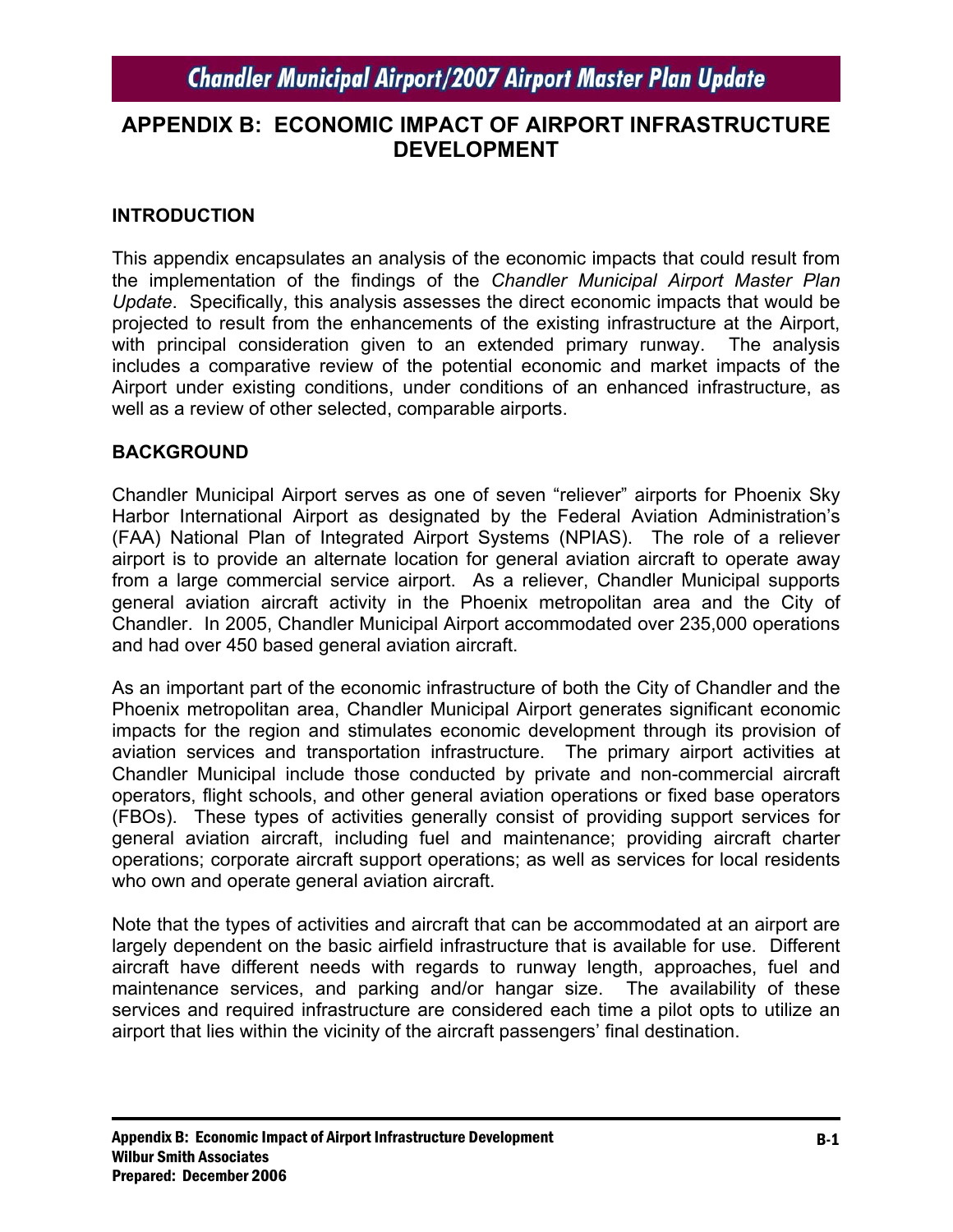The purpose of this analysis is to evaluate the potential change in economic impact that could result from infrastructure improvements at Chandler Municipal Airport. While this analysis is being prepared separately from the Airport Master Plan, its objective is to provide more information on the economic impacts of the potential airport improvements being considered as part of that plan. Therefore, relevant findings of the Master Plan will be incorporated directly into this analysis.

### **RELEVANT MASTER PLAN FINDINGS**

The on-going Master Plan Update for Chandler Municipal Airport is currently being concluded, having reached consensus on establishing a long-term airport development program for the 20-year planning period. For the purposes of this economic impact analysis, key development concepts and their potential impacts on airport operations must be identified and quantified. Specifically, and of greatest relevance, is the proposed extension of the Airport's primary runway, and how this extension could impact the Airport's future operational levels and aircraft fleet mix.

Through the master planning process, an 850-foot extension to Runway 4R-22L, bringing its total usable length up from 4,850 feet to 5,700 feet, has been identified as being a key component of the Airport's long-term development program. In general, this extension will:

- Enhance the overall level of airport operational safety;
- Improve the stage length capabilities of aircraft that operate on the runway;
- Reduce or eliminate any operational weight limitations currently being realized by aircraft operating on the existing runway;
- Result in quieter aircraft operations; and
- Enhance the Airport's overall economic benefits to the surrounding communities.

Directly attributable to the benefits listed above, the extended runway is projected to result in an increase in corporate jet aircraft activity at the Airport. This increase is detailed in the following table (**Table B.1**). Note that these projections are based on airport operations being constrained by airfield infrastructure conditions; in this case the constraint is runway length. As shown in this table, the extended runway is projected to result in an increase of 2,404 jet operations at the Airport, or approximately 6.6 operations per day.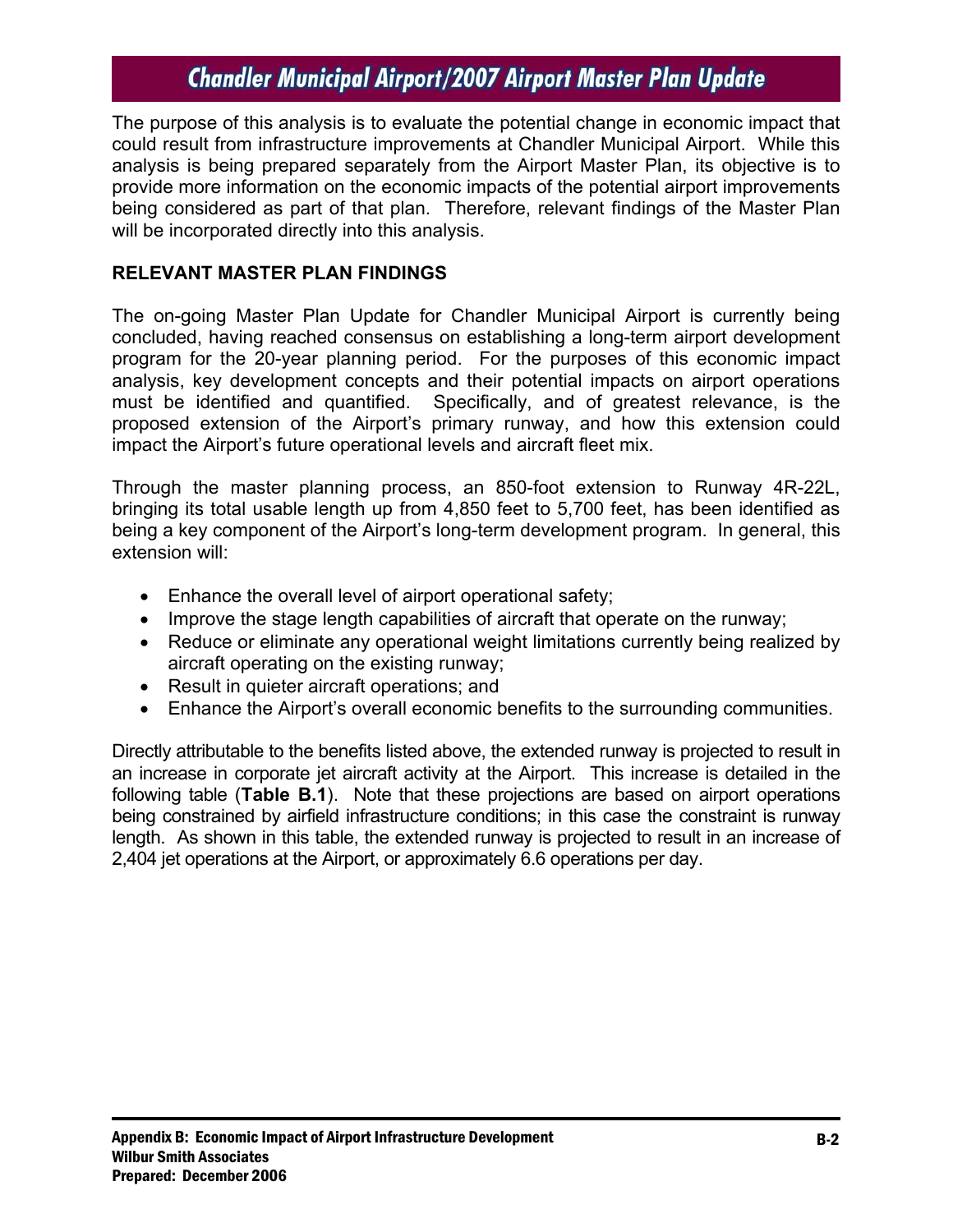| <b>CONSTRAINED JET OPERATIONS FORECAST</b> |                 |                  |                 |                  |                       |                  |
|--------------------------------------------|-----------------|------------------|-----------------|------------------|-----------------------|------------------|
|                                            | 4,850 ft Runway |                  | 5,700 ft Runway |                  | <b>Net Difference</b> |                  |
|                                            | <b>Jet Ops</b>  | <b>Total Ops</b> | <b>Jet Ops</b>  | <b>Total Ops</b> | <b>Jet Ops</b>        | <b>Total Ops</b> |
| 2005                                       | 3,527           | 235,111          | <b>NA</b>       | <b>NA</b>        | <b>NA</b>             | <b>NA</b>        |
| 2010                                       | 4,029           | 265,915          | 5.641           | 267,527          | 1,612                 | 1,612            |
| 2015                                       | 4,604           | 303,831          | 6,445           | 305,672          | 1,841                 | 1,841            |
| 2020                                       | 5,259           | 345,341          | 7,363           | 347,445          | 2,104                 | 2,104            |
| 2025                                       | 6,009           | 392,588          | 8,413           | 394,992          | 2,404                 | 2,404            |

**Table B.1** 

SOURCE: Wilbur Smith Associates.

PREPARED: September 2006

As important as it is to quantify the overall operational benefits of a longer runway, it is equally important to identify its qualitative benefits. In this case, an analysis of the runway length requirements of corporate jet aircraft through application of the FAA's Runway Design 4.2 model analysis (reflected in Chapter Three, *Capacity Analysis and Facility Requirements*) indicates that a 5,700 foot runway at Chandler Municipal would be capable of handling 75 percent of the business jet fleet at 60 percent useful load throughout the entire year (**Table B.2**).

**Table B.2** 

| AIRPLANES THAT MAKE UP 75% OF FLEET |                              |                        |                    |  |  |
|-------------------------------------|------------------------------|------------------------|--------------------|--|--|
| <b>Manufacturer</b>                 | <b>Model</b>                 | <b>Manufacturer</b>    | <b>Model</b>       |  |  |
| Aeospatiale                         | Sn-601 Corvette              | <b>Dassault</b>        | Falcon 10          |  |  |
| BAE.                                | 127-700                      | <b>Dassault</b>        | Falcon 20          |  |  |
| <b>Beech Jet</b>                    | 400A                         | <b>Dassault</b>        | Falcon 50/50EX     |  |  |
| Beech Jet                           | Premier I                    | Dassault               | Falcon 900/900B    |  |  |
| Beech Jet                           | 2000 Starship                | IAI                    | Jet Commander 1121 |  |  |
| <b>Bombardier</b>                   | Challenger 300               | IAI                    | Westwind 1123/1124 |  |  |
| Cessna                              | 500 Citation/501 Citation Sp | Learjet                | 20 series          |  |  |
| Cessna                              | <b>Citation I/II/III</b>     | Learjet                | 31/31A/31A ER      |  |  |
| Cessna                              | 525A Citation II (CJ-2)      | Learjet                | 35/35A/36/36A      |  |  |
| Cessna                              | <b>550 Citation Bravo</b>    | Learjet                | 40/45              |  |  |
| Cessna                              | 550 Citation II              | Mitsubishi             | Mu-300 Diamond     |  |  |
| Cessna                              | 551 Citation II/Special      | Raytheon               | 390 Premier        |  |  |
| Cessna                              | 552 Citation                 | <b>Raytheon Hawker</b> | 400/400XP          |  |  |
| Cessna                              | <b>560 Citation Encore</b>   | Raytheon Hawker        | 600                |  |  |
| Cessna                              | 560/560 XL Citation Excel    | Sabreliner             | 75A                |  |  |
| Cessna                              | 560 Citation V Ultra         | Sabreliner             | 80                 |  |  |
| Cessna                              | 650 Citation VII             | Sabreliner             | T-37               |  |  |

SOURCE: FAA AC 150/5324-4B, Runway Length Requirements for Airport Design

PREPARED: July 2006

NOTE: Those aircraft noted in bold currently operate at Chandler Municipal Airport.

It should also be noted that many of the aircraft that are included in the remaining 25 percent of the business jet fleet mix not shown above are currently operating at the Airport. As such, Chandler Municipal would continue to accommodate those aircraft, albeit at some reduced operational capabilities.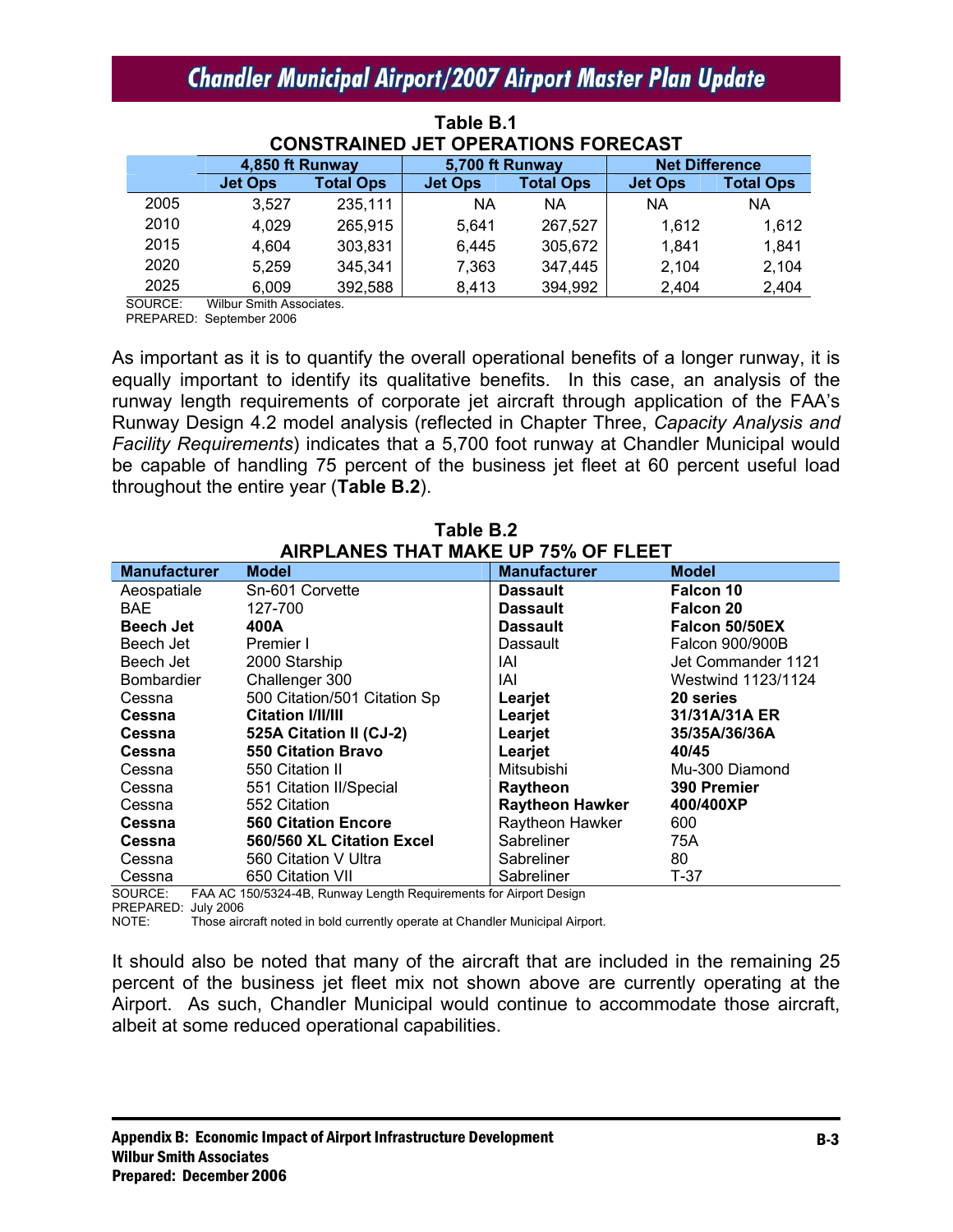#### **ECONOMIC IMPACT ANALYSIS**

General aviation airports are an integral component of a region's overall multi-modal transportation infrastructure. Furthermore, general aviation airports serve as an important economic stimulus by generating revenues, payroll, and jobs. Additionally, not only do the airports themselves generate direct economic benefits, but many nonaviation employers who rely on airports to support their daily business activities also contribute to the overall economy.

#### **Economic Impact at Comparable Airports**

It is important to note that no two airports, whether they are commercial service or general aviation, are exactly alike. However, by comparing airports based on similarities such as FAA role (i.e. commercial, reliever, general aviation), Airport Reference Code (ARC), proximity to a metropolitan area, facilities, activity levels, as well as the many other commonalities that airports share, the economic impact derived from an airport and its facilities can be estimated.

As such, the four airports that share such commonalities with Chandler Municipal and whose economic impacts will be compared include Phoenix Deer Valley (DVT) in the Phoenix area; Spirit of Saint Louis (SUS) in St. Louis, Missouri; Charles B. Wheeler Downtown (MKC) in Kansas City, Missouri; and Van Nuys Regional (VNY) in Los Angeles, California. These airports are all located in major metropolitan areas which have experienced similar socioeconomic growth and have similar types of airport activity. Further, all airports have an ARC of either C or D and serve as reliever facilities for major metropolitan commercial service airports.

**Table B.3** shows that while Chandler Municipal Airport has a shorter runway length than the other four comparable airports, it actually exceeds the based aircraft and annual operational levels of two of those other airports. However, when the most recent available economic impact is examined, Chandler Municipal's economic impact is significantly lower than all but one. One reasonable conclusion that can be drawn from this information is that if Chandler Municipal Airport had a longer runway, the economic benefit to the community and the region could increase. This increase would be due to the ability to support operations by more jet aircraft year round with limited or no restrictions to payload and/or fuel capacity. While precise estimates of additional economic impacts resulting from additional runway length at Chandler Municipal are impossible, it is reasonable to expect gains in economic benefit if the runway at the Airport were extended to better accommodate jet aircraft activities.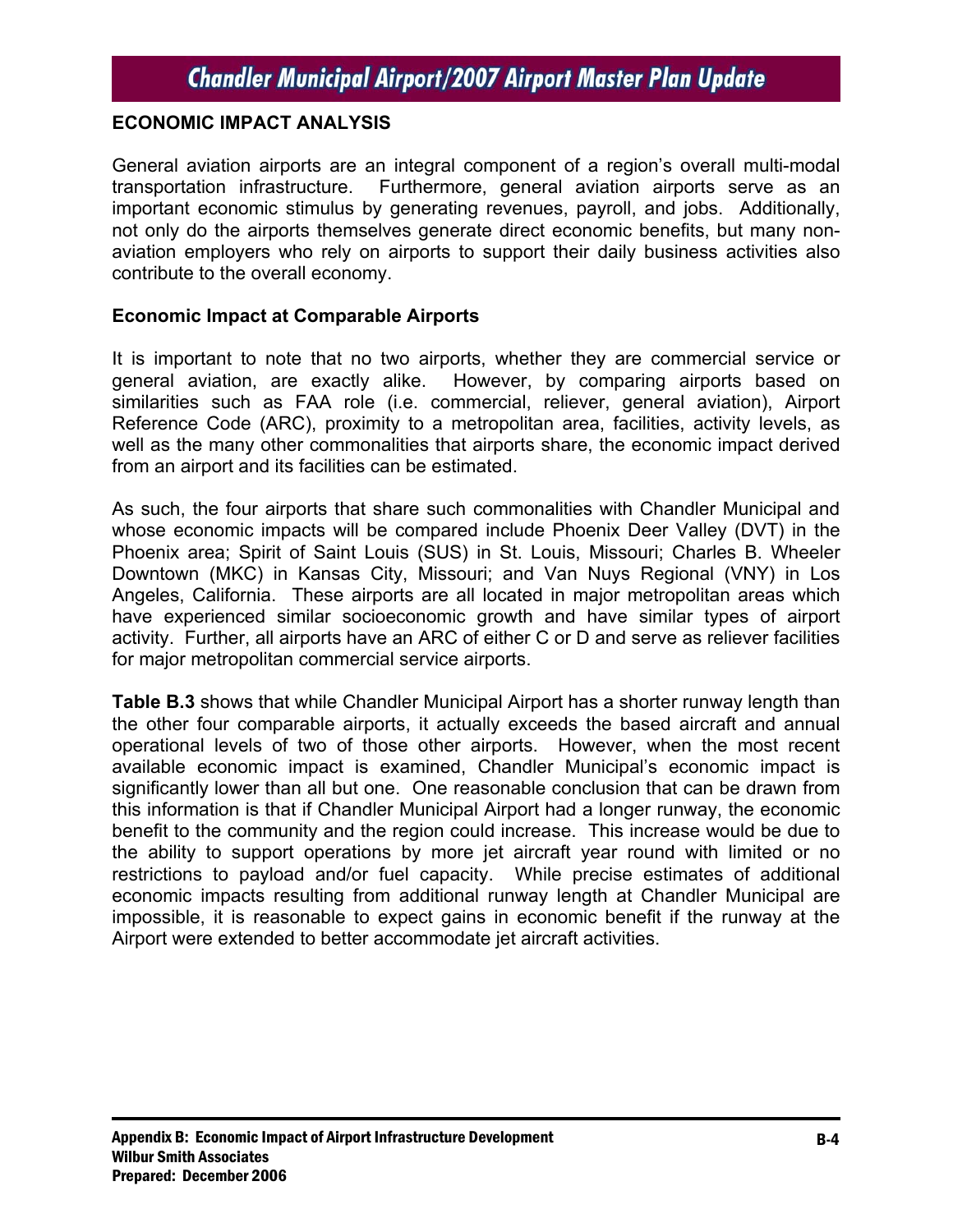| LOONOMIO IMFAOT AND FAOILITILO AT COMFANADLE AINFONTO |            |            |            |            |            |  |
|-------------------------------------------------------|------------|------------|------------|------------|------------|--|
| <b>Facilities</b>                                     |            |            |            |            |            |  |
|                                                       | <b>CHD</b> | <b>DVT</b> | <b>SUS</b> | <b>MKC</b> | <b>VNY</b> |  |
| <b>Primary Runway Length</b>                          | 4,850'     | 8,208'     | 7,485'     | 7,002'     | 8,001'     |  |
| <b>Based Aircraft Total</b>                           | 457        | 890        | 416        | 202        | 712        |  |
| Jets                                                  | 1          | 13         | 126        | 43         | 155        |  |
| <b>Annual Operations</b>                              | 235.095    | 290.791    | 146,145    | 102.807    | 504,502    |  |
| <b>Economic Activity*</b>                             |            |            |            |            |            |  |
|                                                       | <b>CHD</b> | <b>DVT</b> | <b>SUS</b> | <b>MKC</b> | <b>VNY</b> |  |
| Employment                                            | 845.0      | 2,209.0    | 3,053.0    | 591.0      | 12,014.0   |  |
| Payroll (in millions)                                 | \$24.3     | \$59.4     | \$116.0    | \$12.5     | \$327.5    |  |
| Economic Activity (in millions)                       | \$58.4     | \$135.4    | \$411.6    | \$46.0     | \$1,471.2  |  |

#### **Table B.3 ECONOMIC IMPACT AND FACILITIES AT COMPARABLE AIRPORTS**

SOURCE: Chandler Municipal Airport Records; www.airnav.com; *The Economic Impact of Aviation in Arizona*, 2002; *The Economic Benefit of Missouri's Airport System, 2005; Economic Impact of Van Nuys Airport-Update 1998, 1999* 

PREPARED: August 2006

NOTE: All impacts associated with the economic activity have been adjusted for inflation.

From a business standpoint, the presence of a modern general aviation airport is commonly listed in business location studies as being one of the top ten reasons a firm chooses a specific location to base its operations. Over 90 percent of *Fortune 500* firms own and operate general aviation aircraft, and a majority of these are business jet aircraft. Moreover, the business jet segment of the nation's general aviation fleet is currently the fastest-growing segment, and the FAA expects this trend to continue at least through 2017. The ability to safely and efficiently operate at Chandler Municipal Airport would allow large companies to more effectively conduct business in Chandler and nearby communities. Similarly, Chandler-area businesses would also benefit from a longer runway, as many of those firms' clients and vendors would have an easier, more efficient means of access via a local, full service, jet-capable runway.

#### **Economic Impact of Jet Aircraft Operations**

An economic impact analysis of reliever airports throughout the U.S. conducted by Wilbur Smith Associates indicates that, on average, reliever airports similar to Chandler Municipal experience an economic impact of \$961 per jet aircraft operation. Based on this level of economic impact, **Table B.4** presents the possible economic impacts of the proposed 5,700-foot runway, as well as the economic impact that could be expected to be realized from jet aircraft operations with the current runway length of 4,850 feet. The totals represent the sum of the annual projected economic impacts from 2010 to 2025. The analysis indicates that if the runway were extended to 5,700 feet, almost \$31 million of additional economic impact could be realized over the 15-year period between 2010 and 2025.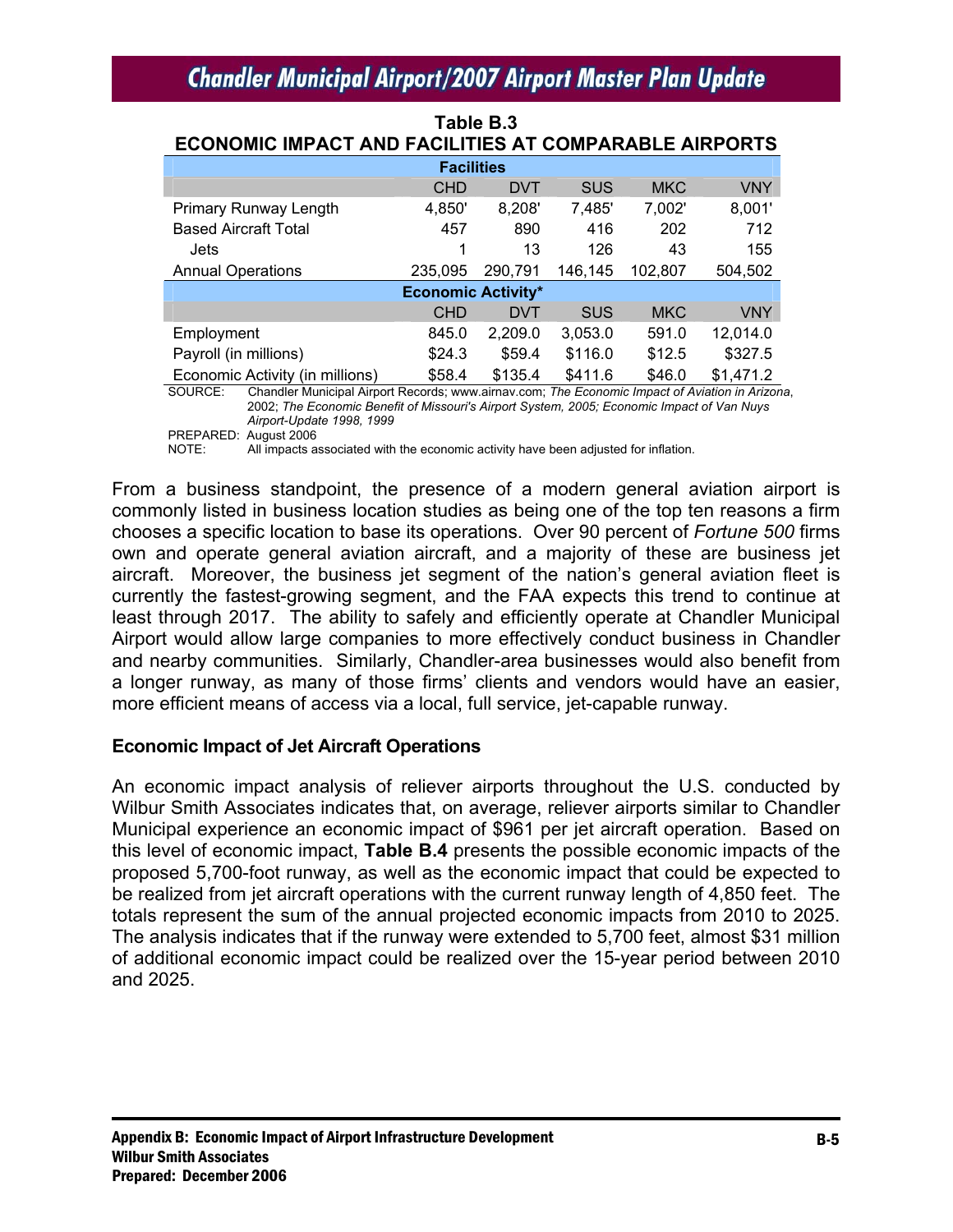| <b>ECONOMIC IMPACT OF JET AIRCRAFT OPERATIONS</b> |                              |                              |  |  |
|---------------------------------------------------|------------------------------|------------------------------|--|--|
| Year                                              | <b>Total Annual Economic</b> | <b>Total Annual Economic</b> |  |  |
|                                                   | Impact $@$ 4,850 ft          | Impact $@$ 5,700 ft          |  |  |
| 2010                                              | \$3,871,869                  | \$5,420,617                  |  |  |
| 2015                                              | \$4,423,964                  | \$6,193,549                  |  |  |
| 2020                                              | \$5,053,899                  | \$7,075,459                  |  |  |
| 2025                                              | \$5,774,649                  | \$8,084,509                  |  |  |
| Total 2010 - 2025                                 |                              |                              |  |  |
| <b>Economic Impact</b>                            | \$76,328,867                 | \$106,860,413                |  |  |
| Total 2010 - 2025                                 |                              |                              |  |  |
| <b>Additional Economic</b>                        |                              |                              |  |  |
| <b>Impacts</b>                                    | \$0                          | \$30,531,547                 |  |  |
| SOURCE: Wilbur Smith Associates.                  |                              |                              |  |  |

| Table B.4                                         |
|---------------------------------------------------|
| <b>ECONOMIC IMPACT OF JET AIRCRAFT OPERATIONS</b> |

PREPARED: September 2006

Additionally, a Wilbur Smith Associates economic impact analysis of airports throughout the U.S. indicates that a typical corporate flight department employs, on average, 11 workers and has an annual output of \$4,032,000. These facilities tend to provide high paying jobs comprised of corporate pilots, mechanics and aircraft operational dispatchers. The flight departments themselves also purchase goods and services from local vendors such as catering companies and FBOs. Presented below, **Table B.5** summarizes the potential economic impact generated by corporate flight departments located at Chandler Municipal Airport, assuming that the runway were to be extended to 5,700 feet. The scenario also assumes that additional corporate flight departments will locate at the Airport in five-year increments. In this capacity alone, corporate flight departments based at the Airport could potentially contribute over \$137.0 million to the local Chandler economy over a 20-year period.

Finally, it is noteworthy that many corporations' insurance policies require aircraft operations to be conducted on runways of at least 5,000 feet in order for coverage to be in effect. In other words, corporate aircraft under this type of insurance restriction would be effectively prohibited from operating at Chandler Municipal in its current configuration. It is also notable that the availability of developable land and a convenient location gives Chandler Municipal Airport an advantage in attracting corporate flight departments over the other airports in the Phoenix area, again provided that the runway length is sufficient to meet aircraft performance and insurance requirements.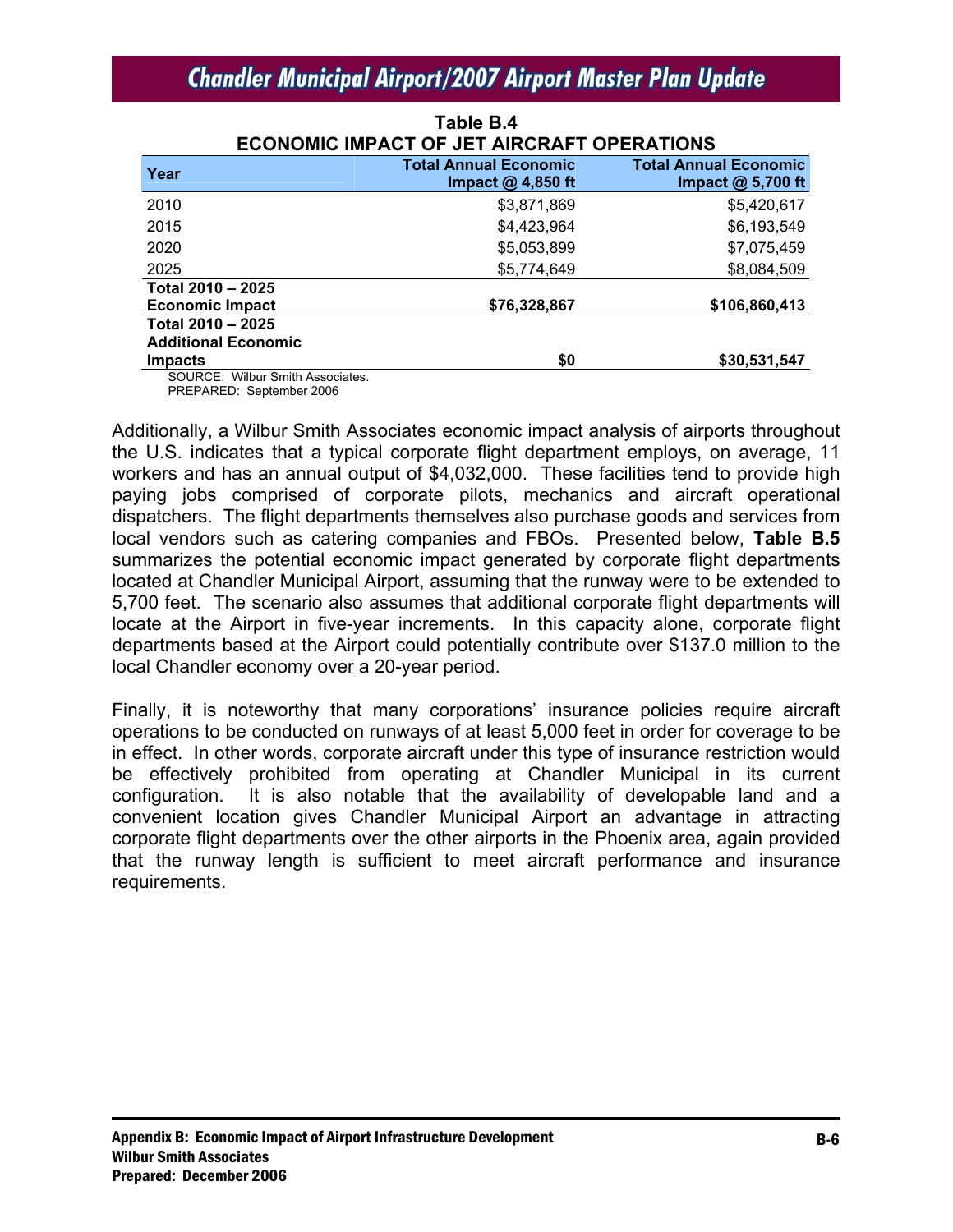#### **Table B.5 5,700-FOOT LONG RUNWAY EXTENSION CHD CORPORATE FLIGHT DEPARTMENT ECONOMIC IMPACT**

| Year  | <b>Number of</b><br>Corporate<br><b>Flight</b><br><b>Departments</b> | <b>Number of</b><br><b>Employees</b> | <b>Annual Output</b> |
|-------|----------------------------------------------------------------------|--------------------------------------|----------------------|
| 2010  | 1                                                                    | 11                                   | \$4,032,000          |
| 2011  | 1                                                                    | 11                                   | \$4,032,000          |
| 2012  | 1                                                                    | 11                                   | \$4,032,000          |
| 2013  | 1                                                                    | 11                                   | \$4,032,000          |
| 2014  | 1                                                                    | 11                                   | \$4,032,000          |
| 2015  | 2                                                                    | 22                                   | \$8,064,000          |
| 2016  | 2                                                                    | 22                                   | \$8,064,000          |
| 2017  | 2                                                                    | 22                                   | \$8,064,000          |
| 2018  | 2                                                                    | 22                                   | \$8,064,000          |
| 2019  | 2                                                                    | 22                                   | \$8,064,000          |
| 2020  | 3                                                                    | 33                                   | \$12,096,000         |
| 2021  | 3                                                                    | 33                                   | \$12,096,000         |
| 2022  | 3                                                                    | 33                                   | \$12,096,000         |
| 2023  | 3                                                                    | 33                                   | \$12,096,000         |
| 2024  | 3                                                                    | 33                                   | \$12,096,000         |
| 2025  | 4                                                                    | 44                                   | \$16,128,000         |
| Total |                                                                      |                                      | \$137,088,000        |

SOURCE: Wilbur Smith Associates.

PREPARED: September 2006

### **Economic Impact of Corporate Flight Departments**

Airports located in metropolitan areas, especially those located near major corporations, typically accommodate corporate flight departments. Corporate flight departments are utilized by many businesses, including most *Fortune 500* companies, in order to transport their employees for business purpose on aircraft that are owned or leased by the corporation. With a longer runway that could accommodate a higher level of service for these corporate-class aircraft, Chandler Municipal Airport would likely attract corporate flight departments of existing or new businesses in the metropolitan area.

According to a study conducted by the Arizona Department of Transportation (ADOT), the economic impact of Chandler Municipal Airport was \$53.8 million in 2002. Applying the Airport Master Plan's based aircraft forecast annual growth rate of 2.44 percent to the total economic impact for the 20-year period indicates that the Airport's economic impact is estimated to grow to \$87.1 million by 2025 without any significant improvements to the airfield. If the runway were extended to 5,700 feet and corporate flight departments were to locate on the Airport, the impact by 2025 would be \$105.5 million, a 17.5 percent increase. **Table B.6** summarizes the total annual economic impacts of a 5,700-foot long runway.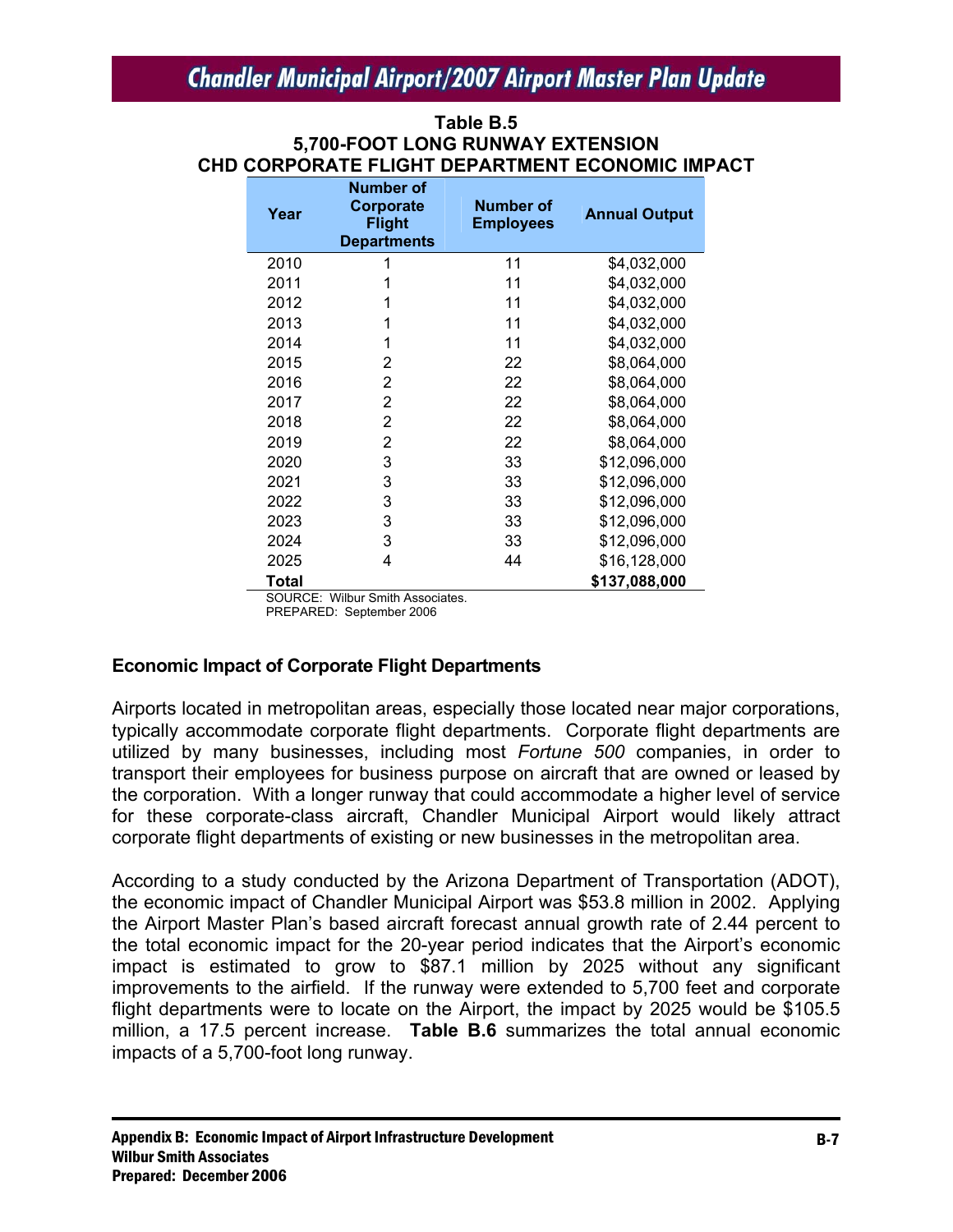#### **Table B.6 TOTAL ANNUAL ECONOMIC IMPACT OF A 5,700-FOOT RUNWAY EXTENSION AND CHD CORPORATE FLIGHT DEPARTMENT**

| Year | <b>Economic Impact</b><br><b>Forecast for CHD</b><br><b>Based on Current</b><br><b>Runway Length</b> | <b>Economic Impact</b><br><b>Forecast for CHD</b><br>Based on 5,700-ft<br><b>Runway Length</b> | <b>Economic Impact</b><br>from Additional<br><b>Operations</b> | <b>Scenario A</b><br><b>Corporate Flight</b><br>Department(s) | <b>Total New</b><br><b>Impacts</b> |
|------|------------------------------------------------------------------------------------------------------|------------------------------------------------------------------------------------------------|----------------------------------------------------------------|---------------------------------------------------------------|------------------------------------|
| 2005 | \$53,800,000                                                                                         | ΝA                                                                                             | ΝA                                                             | ΝA                                                            | <b>NA</b>                          |
| 2010 | \$60,689,164                                                                                         | \$66,270,296                                                                                   | \$1,549,132                                                    | \$4,032,000                                                   | \$5,581,132                        |
| 2015 | \$68,460,495                                                                                         | \$78,293,696                                                                                   | \$1,769,201                                                    | \$8,064,000                                                   | \$9,833,201                        |
| 2020 | \$77,226,956                                                                                         | \$91,344,900                                                                                   | \$2,021,944                                                    | \$12,096,000                                                  | \$14,117,944                       |
| 2025 | \$87,115,974                                                                                         | \$105,554,218                                                                                  | \$2,310,244                                                    | \$16,128,000                                                  | \$18,438,244                       |

SOURCE: Wilbur Smith Associates. PREPARED: September 2006

#### **Benefits**

Benefits are defined as the services that a community receives by developing and maintaining an airport, and differ from the economic impact discussed in the previous section. Airports support a variety of public benefits, the most substantial of which is the time and cost saved by utilizing air transportation. Other benefits can include increased levels of safety, comfort and convenience, the access to the national airport system that an airport provides, and enhancements to the community sense of well-being. Note that these benefits cannot always be expressed in terms of dollars.

#### *Transportation Benefits*

Jet aircraft that are currently operating at Chandler Municipal are often doing so at various degrees of constraints because of the constraining impact of the primary runway's existing length. As a result, weight and fuel restrictions may require flights to further destinations may be forced to stop en route for refueling purposes.

Additionally, there are quantifiable costs associated with each refueling stop. These associated operational costs are described below on a per incident basis:

- Stopping to refuel adds approximately 50 minutes (30 minute average turnaround time for actual refueling and 20 minute average to climb to appropriate altitude) of flight time to operating costs. Per minute average operating costs for the planes being used and projected to be used (i.e., Beech Jet 400A or Citation X)  $\overline{\phantom{1}}$  is \$35.32<sup>1</sup>. Thus, every re-fueling stop avoided saves on average \$1,765.85.
- With a longer runway, aircraft are more capable of operating at optimum capacity and weights. Each gallon of Jet A fuel that an aircraft cannot take due to weight

 $\overline{a}$ 1 Source: Aviation Research Group/US Inc. *Fractional Program Cost Comparison Utility* between a Beech Jet 400A and Citation X results in a direct cost per flight hour of \$1,900 and \$2,338, respectively. The average per minute flight cost for these two aircraft is \$35.32.